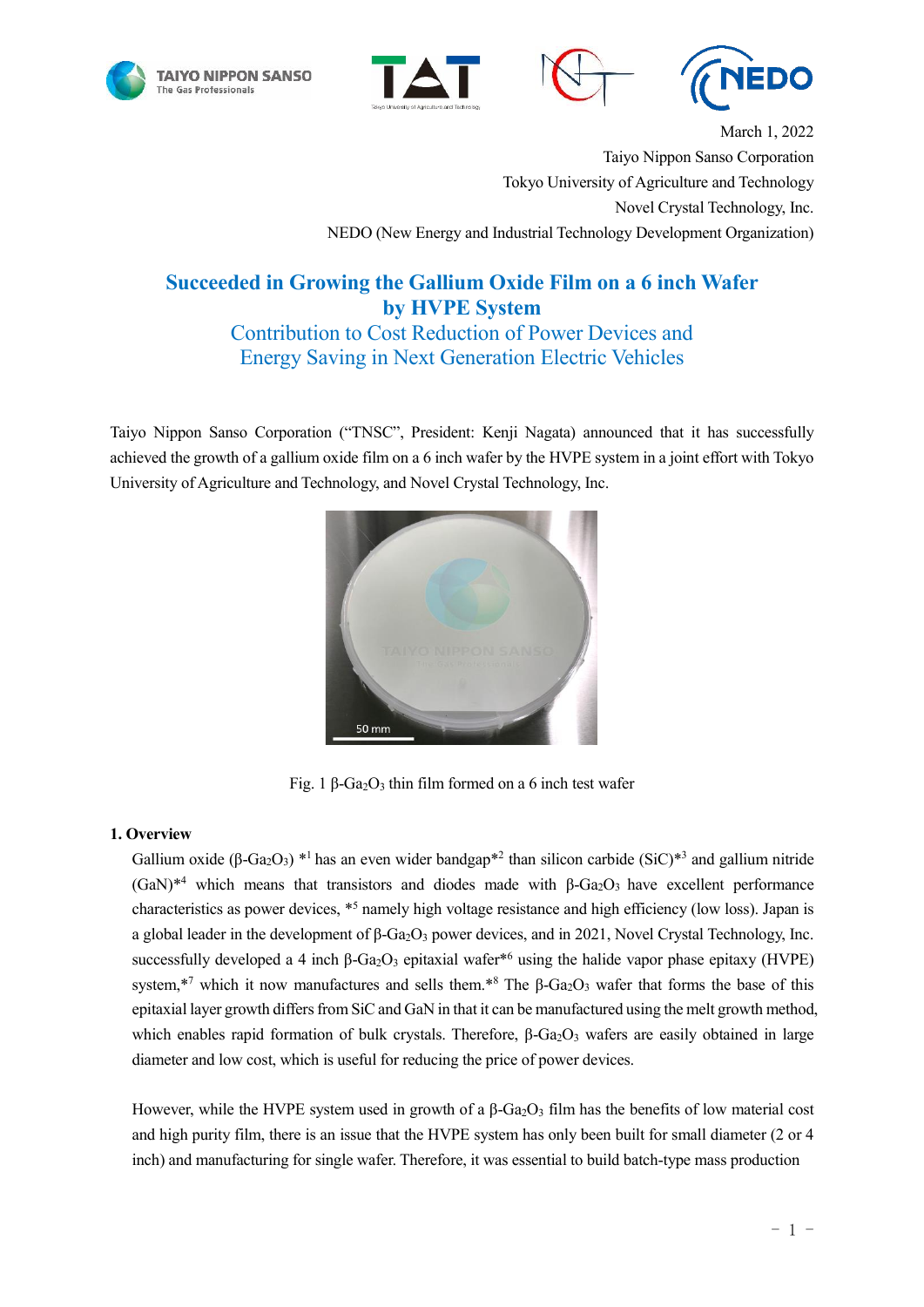system with capability of producing large diameter (6 or 8 inch) wafers by the HVPE system to reduce the growth cost.

Based on this background, Taiyo Nippon Sanso Corporation started on developing mass production epi growth system corresponding to large diameter wafers (mass production system) for growth of  $\beta$ -Ga<sub>2</sub>O<sub>3</sub> film under the "Strategic Innovation Program for Energy Conservation Technologies\*<sup>9</sup>/Research and Development of Mass Production Epi Growth System Corresponding to Large Diameter Wafers for Next Generation Power Devices of Gallium Oxide" of the New Energy and Industrial Technology Development Organization (NEDO). During the program's incubation research phase (fiscal 2019), we conducted development of external supply technology<sup>\*10</sup> for metal chloride, <sup>\*11</sup> which is the raw material for the HVPE system. In the practical application development phase (fiscal 2020–fiscal 2021), we developed HVPE system for 6 inch single wafer and conducted growth to establish basic technology for mass production system, and evaluated it. Now, we have succeeded in the growth of a  $β$ -Ga<sub>2</sub>O<sub>3</sub> film on a 6 inch wafer. If  $β$ -Ga2O<sup>3</sup> power devices become widely adopted, power saving is expected to be possible for industrial motor control inverters, residential solar power generation system inverters, and next-generation electric vehicles, and other applications.

## **2. Results**

Taiyo Nippon Sanso Corporation developed HVPE system for 6 inch single wafer (Fig. 2), and achieved the successful growth of a β-Ga<sub>2</sub>O<sub>3</sub> film on a 6 inch test wafer (using a sapphire substrate (Fig. 1)).

Moreover, the optimization of growth conditions and the adoption of a proprietary raw material nozzle construction, enabled verification of the  $\beta$ -Ga<sub>2</sub>O<sub>3</sub> growth on the 6 inch test wafer as well as uniform film growth, and achieving a β-Ga<sub>2</sub>O<sub>3</sub> film thickness distribution is less than  $\pm 10\%$  (Fig. 3). This result established the technology for growing films on large diameter substrates along with hardware design technology, which enables the building of a platform for  $\beta$ -Ga<sub>2</sub>O<sub>3</sub> growth system. This in turn paved the way for a significant advance in the development of large diameter batch type mass production system. These  $\beta$ -Ga<sub>2</sub>O<sub>3</sub> growth process and device application are expected to reduce electricity consumption with an effect in 2030 of saving the energy equivalent of 210,000 kL of oil per year.



Fig. 2 Exterior view of the HVPE system of 6 inch single wafer for growing  $β$ -Ga<sub>2</sub>O<sub>3</sub> film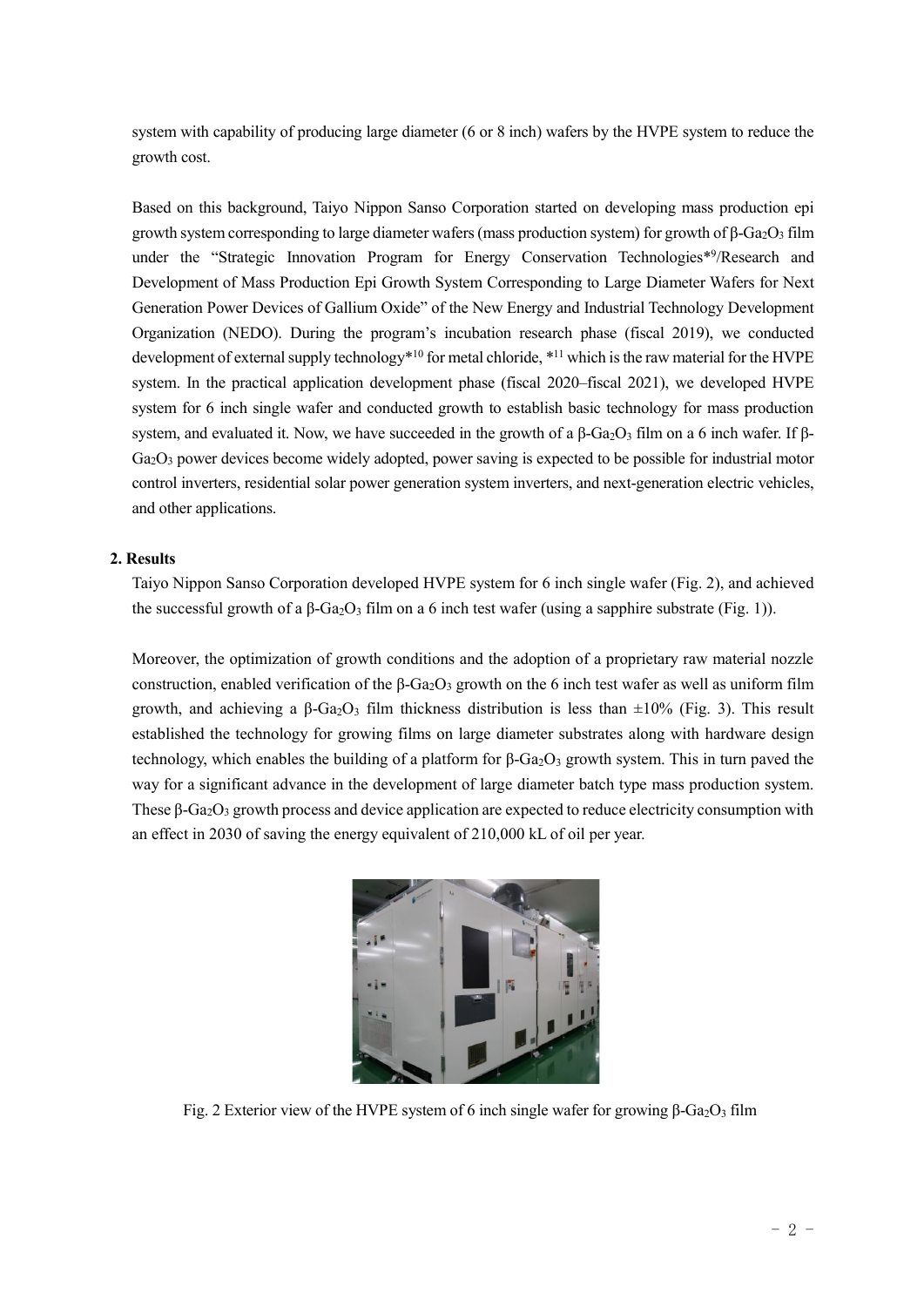

Fig. 3 Thickness distribution of β-Ga<sub>2</sub>O<sub>3</sub> film formed on a 6 inch test wafer

#### **3. Future Plans**

Taiyo Nippon Sanso Corporation will continue to develop mass production system for  $\beta$ -Ga<sub>2</sub>O<sub>3</sub> growth under the NEDO project, and going forward, we will develop high quality  $\beta$ -Ga<sub>2</sub>O<sub>3</sub> epi growth technology with using 6 inch β-Ga<sub>2</sub>O<sub>3</sub> wafers through evaluating of the electrical characteristics and defect of β-Ga<sub>2</sub>O<sub>3</sub> thin films. Moreover, after establishing β-Ga<sub>2</sub>O<sub>3</sub> epitaxial wafer mass production technology, we aim to commercialize mass production system in fiscal 2024. β-Ga<sub>2</sub>O<sub>3</sub> epitaxial wafers manufactured using the HVPE system is mainly to be used in SBD $*12$  and FET $*13$ , and the market is expected to grow to a scale of around ¥59 billion (Fuji Keizai Co., Ltd. "2020 Current Status and Future Prospect of Next Generation Power Devices & Power Electronics Related Equipment Market") by fiscal 2030. Looking ahead, we will contribute to the effort to save energy in next-generation electric vehicles etc., by realizing mass production system, entering the β-Ga<sub>2</sub>O<sub>3</sub> growth system market, and promoting the spread of Ga<sub>2</sub>O<sub>3</sub> power devices.

Notes:

\*1 Gallium oxide (β-Ga2O3)

Gallium oxide is a composite semiconductor that is drawing attention as a third wide-bandgap semiconductor for power devices following silicon carbide and gallium nitride. Its theoretical performance as a power device is far higher than that of silicon, and also exceeds that of silicon carbide and gallium nitride, making this an excellent material.

\*2 Bandgap

The bandgap refers to the energy needed for electrons or holes to transition from the valence band to the conduction band. Semiconductors in which this value is large are held to be wide-bandgap semiconductors, with a wider bandgap corresponding to higher dielectric breakdown strength. The bandgap of β-Ga<sub>2</sub>O<sub>3</sub> is approximately 4.5 eV, a larger value than that of Si (1.1 eV), 4H-SiC (3.3 eV), and GaN (3.4 eV).

\*3 Silicon carbide (SiC)

SiC is a composite of carbon and silicon used as a wide-bandgap semiconductor material, mainly in high-withstand voltage and high current applications.

\*4 Gallium nitride (GaN)

GaN is a composite of gallium and nitrogen. It is a wide-bandgap semiconductor with an even more stable compound structure than SiC and an even high dielectric breakdown strength. GaN is used mainly in miniature high-frequency applications such as switching power supplies.

\*5 Power device

Power devices are semiconductor elements used in electric power conversion. They are used in power converters such as inverters and converters.

\*6 β-Ga2O<sup>3</sup> epitaxial wafer

A thin-film wafer formed with β-Ga2O<sup>3</sup> deposited on a wafer. By growing crystals on a wafer of crystal so that the atomic array aligns with the crystal surface of the substrate wafer is called epitaxial growth (epi growth).

\*7 Halide vapor phase epitaxy (HVPE) system

HVPE is a method of growing crystals using metal chloride gas. Advantages of the method include rapid growth and high purity film growth.

\*8 Novel Crystal Technology, Inc. succeeded in developing 4 inch β-Ga<sub>2</sub>O<sub>3</sub> epitaxial wafers, and now manufactures and sells them. Reference: Novel Crystal Technology, Inc. news release dated June 16, 2021 <https://www.novelcrystal.co.jp/2021/2595/>

<sup>\*9</sup> Strategic Innovation Program for Energy Conservation Technologies

Overview: [https://www.nedo.go.jp/english/activities/activities\\_ZZJP\\_100039.html](https://www.nedo.go.jp/english/activities/activities_ZZJP_100039.html)